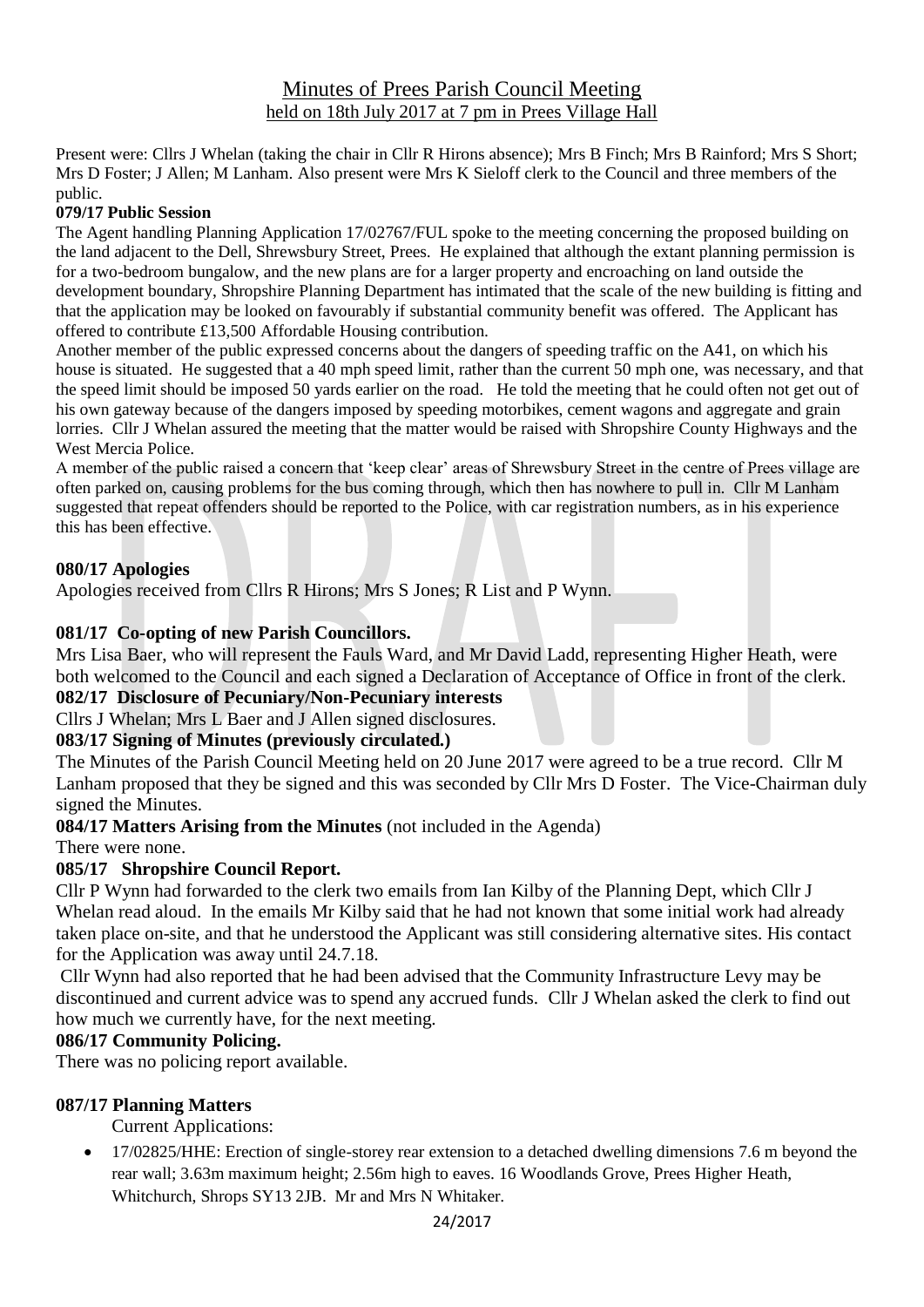Cllr J Whelan advised that he knew this Application had already been approved, so there was no need to consider it.

- 17/02515/FUL: Erection of two-storey extension to side elevation and single-storey extension to rear elevation (amendments to previously approved 16/02075/FUL.) 3 Oakleigh, Lower Heath, Prees, Shrops. Cllr Mrs L Baer left the room before the Council started their discussion, as she is the Applicant. On the basis that the amendments will not affect the street-scene and are not intrusive for neighbours it was decided there were no reasons to object to the Application. Cllr Mrs B Rainford proposed that the Council's support should be registered and Cllr Mrs S Short seconded this. All were in favour. *(Cllr Mrs L Baer returned to the meeting.)*
- 17/02780/OUT: Outline application for the demolition of existing dwelling and erection of three dwellings, one with attached garage, associated landscaping to include means of access. Proposed dwellings Silver Birch, Mill Lane, Higher Heath, Whitchurch, Shrops. Mr Carl Bell. The Parish Council resolved to object to this Application on the grounds that it sits outside the development boundary. Cllr Mrs D Foster proposed that the Council's objection should be registered and this was seconded by Cllr M Lanham. All were in favour.
- 17/02632/LBC: Demolition of the Piggery building by hand to maximise the re-use of listed materials, retaining and rebuilding the main outer wall and small outbuilding with stated reclaimed materials affecting a Grade 2 listed building. The Clock House, Sandford, Whitchurch Shropshire SY13 2AW. It was resolved that as long as the Conservation bodies were satisfied, the Parish Council had no objection to this Application. Cllr J Whelan proposed that with this proviso support should be registered and this was seconded by Cllr Mrs B Finch. All were in favour.
- 17/02767/FUL: Erection of a detached dwelling and single garage: formation of vehicular access and visibility splay (renewal of extant permission NS/05/00664/DET) (part retrospective.) Land adjacent to The Dell, Shrewsbury Street, Prees, Shropshire SY13 2DH.

After discussion, the Parish Council resolved to object to this Application on the grounds that the proposed building is outside the development boundary and is a large building very substantially different to the original, approved Application. It bears no relation to the original footings. Cllr Mrs D Foster proposed that the Council's objection should be registered and Cllr Mrs S Short seconded this. All were in favour.

• 17/03206/FUL : Erection of four horticultural polytunnels and associated landscaping. Holly Farm Garden Centre, Whitchurch Road, Prees SY13 2DD.

(*Cllrs J Allen and J Whelan, both having an interest in this Application, left the room before it was discussed.)* Having looked at the plans the Council were of the opinion that as the polytunnels would be away from the road and out of the way, they would hardly be noticed and Mrs S Short proposed that the Council's support for the Application should be registered. This was seconded by Cllr Mrs B Finch. All were in favour. (*Cllrs J Allen and J Whelan returned to the meeting.)*

• 17/03146/FUL: Refurbishment of existing care home to provide enhanced care and living facilities together with extensions to provide office, kitchen, laundry and staff amenities, associated drainage and parking. Elmhurst Nursing Home, Armoury Lane, Prees.

The Parish Council could see no reason to object to this Application. Cllr J Whelan proposed that the Council's support be registered and Cllr J Allen seconded this. All were in favour.

### **Planning decisions received:**

- 17/02102/FUL: Erection of agricultural building for hay storage and livestock. Coverside, Lower Heath, Prees, Whitchurch, Shropshire SY13 2BT. *Permission granted.*
- 17/01649/OUT: Outline planning permission for erection of one dwelling (all matters reserved). Land adjacent to Rose Cottage, Primrose Lane, Prees, Shropshire. *Permission refused.*
- 17/01862/FUL: Erection of three-bay garage with games room/attic store above. Nutwood, Church Street, Prees, Shropshire SY13 2EE. *Permission granted*.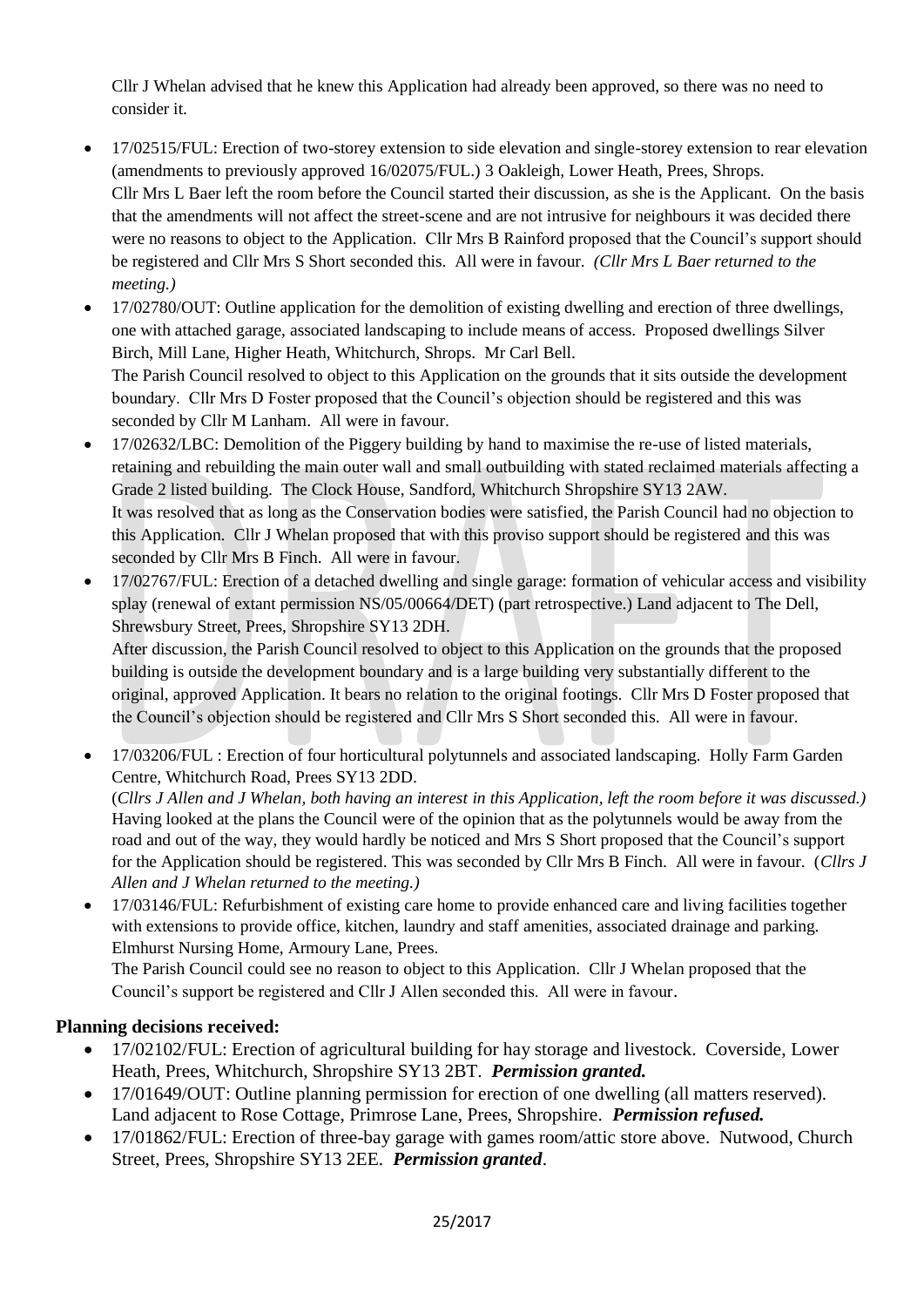# **088/17 Parish Matters.**

- Mobile phone tower, Mill St. The response to the Parish Council's formal complaint has been received and in it Planning at Shropshire Council admit their mistake, which they attribute to human error, and say that systems have been implemented to ensure this could not be repeated. They also list reasons for rejecting alternative sites in Prees. They do not uphold the Parish Council's complaint. The Parish Council was not satisfied with this decision and resolved that the clerk should write a response asking for clarification and asking that the complaint should be upheld. This was proposed by Cllr Mrs D Foster and seconded by Cllr D Ladd. All were in favour. A letter has been sent to Clarke-Telecom, inviting the Applicants to a meeting with the Parish Council directly. We await a response.
- Diversion of footpath 46. Cllr M Lanham suggested that perhaps no more of Council's time should be spent on this matter, but that he would closely monitor how well-maintained the new route is. A member of the public indicated he had a contribution to make, and the Meeting was closed while he did so. He told the Council that he had been opposing this proposed diversion for two years and would be meeting with the Secretary of the Ramblers' Association to take the matter further. The Meeting was re-opened and the Council resolved to ask the clerk to contact Rob Purcell in Footpaths to say that it still feels aggrieved about this matter, and to suggest that further consultations are held with the Ramblers' Association and Shropshire Wildlife Trust. This was proposed by Cllr J Allen and seconded by Cllr Mrs B Rainford.
- Pavilion, Higher Heath. The clerk awaits the requested quotes for the associated groundworks. To be carried forward to the next meeting.
- Water spring outside Yew Tree Cottage, Fauls. Cllr J Allen reported that a spring of water is coming up through the road surface. It forms a lethal sheet of ice in Winter. Proposed by Cllr J Allen and seconded by Cllr Mrs B Finch that the clerk should alert Severn Trent and Highways to the problem. All were in favour.
- Village sign for Fauls. The clerk was asked to investigate costings.
- Installation of remaining Prees village sign. It was agreed that this should be sited about 20 metres North of Linford Farm on the wide verge of the A49. Clerk to liaise with Highways to sort.
- Photoshoot with Grocontinental by donated bench, Higher Heath playground. Council agreed potential dates of Wednesday 9<sup>th</sup> or Wednesday  $16<sup>th</sup>$  August at 2.30 pm. Clerk to check with Grocontinental and Cllr R Hirons and then inform everyone of chosen date.
- Overgrown hedges on A49 by junction with B5065. Clerk to contact Highways and advise of diminished visibility at this point.
- Overgrown shrubs/hedging at Prees Village Hall car park. Clerk to contact Shropshire Council and ask to remedy.
- Additional dog-waste bin and signage is required at Higher Heath playground. Clerk to research pricing and also to ask who will empty bin?
- Mrs B Rainford reported that there is an opportunity for Prees Parish Council to head a project organised by Shropshire Wildlife Trust to celebrate the part that Prees Heath Common played in World War 1, by applying for Heritage Lottery Award funding. The area of land is actually under the auspices of Whitchurch Rural Parish Council. Initially, clerk is to research the legality of applying for funding in these circumstances. It was agreed that Whitchurch Rural would need to be consulted for their response.
- West Mercia Fire Service Consultation. Cllr J Whelan explained that it is claimed that huge savings can be made by one person overseeing the work of the Police and Fire services, and he suggested that anyone interested in the arguments for and against should consult the masses of information available on the internet. He suggested that he and Cllr Mrs L Baer (who is a part-time fire-fighter) would be able to carry this matter forward for the Parish Council.
- RoSPA report received. It was agreed that on Cllr R Hirons' return, the Playground Committee would meet to consider the report and advise the Council of required actions, if any. Clerk to liaise to find a mutually-suitable date.